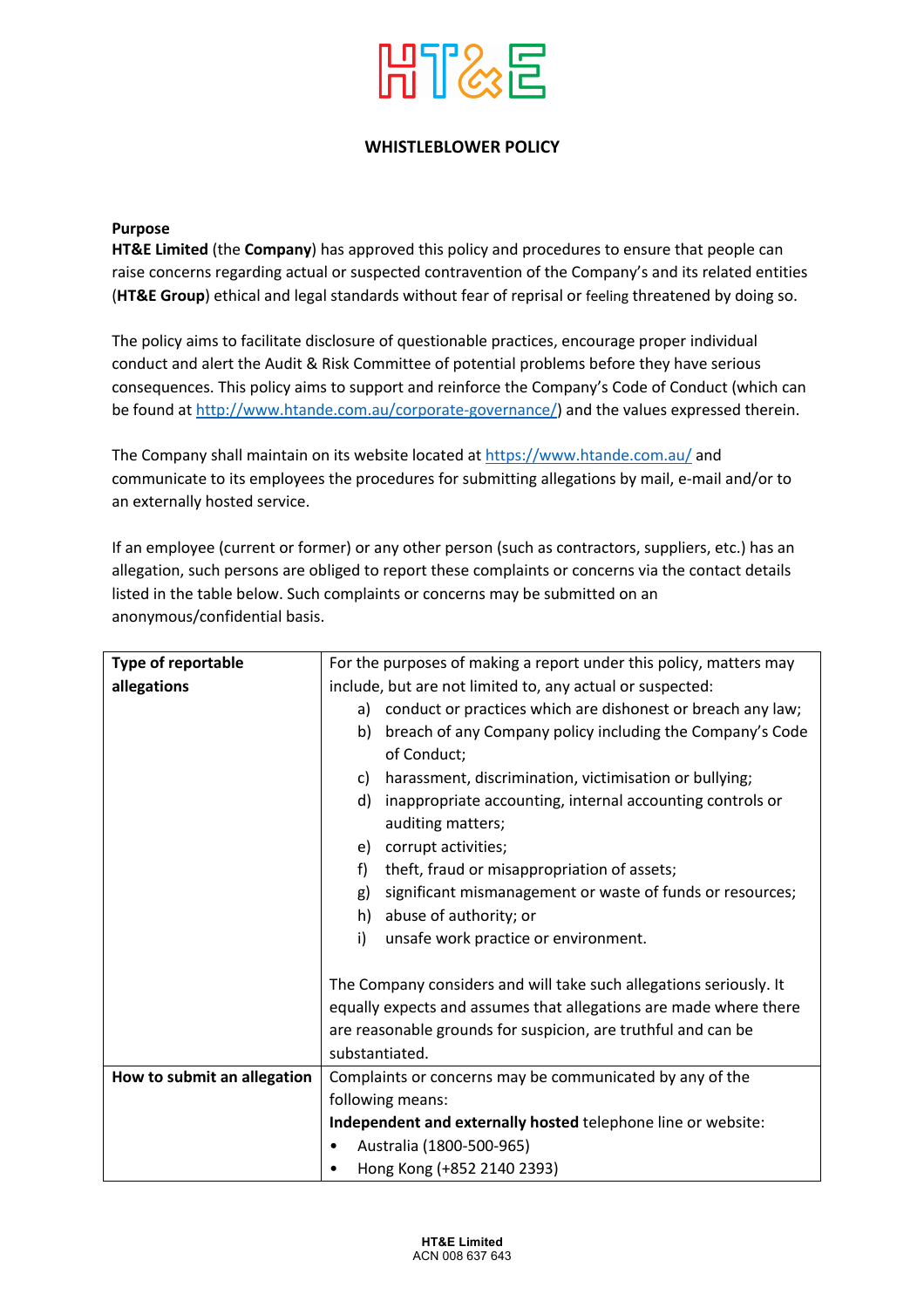

## **WHISTLEBLOWER POLICY**

|                        | https://www.kpmgfaircall.kpmg.com.au/HTandE,<br>$\bullet$              |
|------------------------|------------------------------------------------------------------------|
|                        | KPMG has been appointed as an Eligible Recipient to receive            |
|                        | disclosures under the Corporations Act 2001 (Cth) and / or             |
|                        | Taxation administration Act 1953 (Cth). KPMG will treat all            |
|                        | Disclosures in accordance with the policy set out at:                  |
|                        |                                                                        |
|                        | http://www.kpmg.com/AU/faircallprivacy                                 |
|                        |                                                                        |
|                        | Email: whistleblower@htande.com.au                                     |
|                        |                                                                        |
|                        | Mail to:                                                               |
|                        | Internal Audit & Risk Manager                                          |
|                        | <b>HT&amp;E Limited</b>                                                |
|                        | Level 7, Suite 3, 100 William Street                                   |
|                        |                                                                        |
|                        | Sydney NSW 2011                                                        |
|                        |                                                                        |
|                        | All allegations either received by post or via email will be forwarded |
|                        | to the Internal Audit & Risk Manager, and the Chair of the Audit &     |
|                        | Risk Committee. Alternatively, if you prefer, you may communicate      |
|                        | the concern to the CEO, the CEO's direct reports, the ARN Legal        |
|                        | Counsel or the Company Secretary.                                      |
|                        |                                                                        |
|                        | The recipients will then determine the appropriate action to take in   |
|                        | order to investigate and validate the allegation, which may include    |
|                        | the retention of outside counsel, accountants, or other advisors.      |
| <b>Directions</b>      |                                                                        |
|                        |                                                                        |
|                        | An allegation should include enough information about the incident     |
|                        | or situation to allow the Company to investigate it properly.          |
|                        |                                                                        |
|                        | Should the complainant wish to remain anonymous, they may send         |
|                        | the complaint in a way that does not reveal his or her identity.       |
|                        | Should, however, the complainant wish to co-operate in a further       |
|                        | investigation of the complaint, they should submit their name and      |
|                        | contact details together with the complaint. If the complainant is     |
|                        | identified in the report, they may be contacted to provide further     |
|                        |                                                                        |
|                        | information about the matters reported in the complaint.               |
|                        |                                                                        |
|                        | Every report of a possible violation, compliance concern, complaint    |
|                        | or other information relating to an allegation will be retained in     |
|                        | written or electronic form.                                            |
| <b>Confidentiality</b> | All information received in respect of these matters will be treated   |
|                        | confidentially.                                                        |
|                        | Any person making a complaint must ensure that their allegations       |
|                        | remain confidential and are only discussed with the person charged     |
|                        |                                                                        |